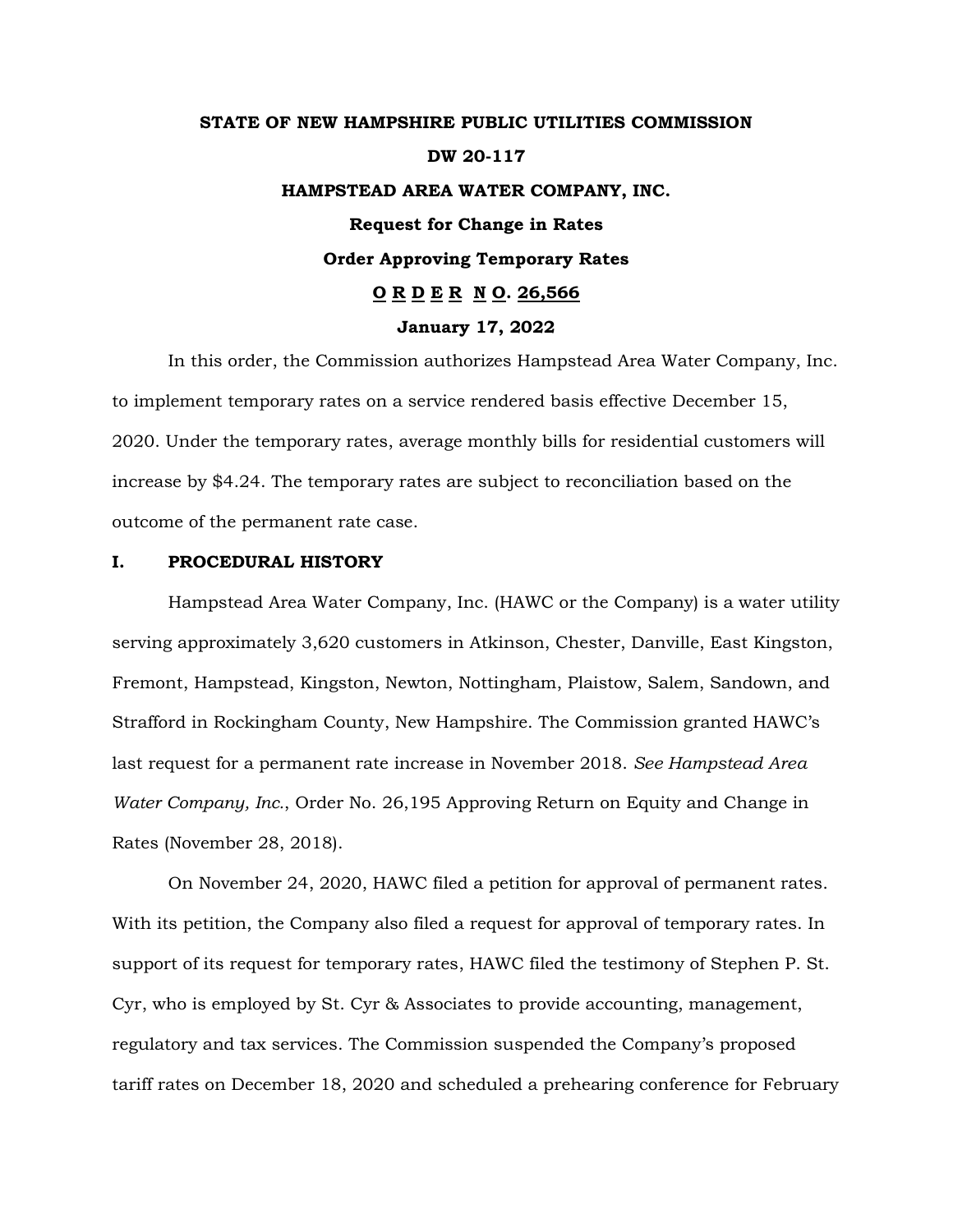10, 2021. *See Hampstead Area Water Company, Inc.,* Order No. 26,437 (December 18, 2020).

The Office of the Consumer Advocate (OCA) filed a letter of participation on behalf of residential ratepayers in accordance with RSA 363:28 on August 3, 2020.

A number of petitions to intervene were submitted in this proceeding, including the following ratepayers of HAWC: the Town of Atkinson Board of Selectmen; the Town of Danville; the Town of Hampstead, including three officers of the Town's Board of Selectmen's Water Resources Committee (Kenneth A. Richards, James McHale, and Stephanie Spyvee); and Sarah Theriault. Karen S. Steele, a taxpayer of the Town of Atkinson, also intervened. The Commission granted those interventions in a secretarial letter issued on April 9, 2021.

On May 19, 2021, the Department of Energy (Energy) filed a Settlement Agreement on Temporary Rates (Settlement) entered into by the then-Commission Staff,<sup>1</sup> Hampstead Area Water Company, Inc., and the Office of the Consumer Advocate in this matter. Intervenors did not file testimony or take positions at hearing on the proposed Settlement on Temporary Rates.

The Commission held a hearing on temporary rates on May 28, 2021.

HAWC's petition and subsequent docket filings, other than any information for which confidential treatment is requested of or granted by the Commission, are posted to the Commission's website at: [www.puc.nh.gov/Regulatory/Docketbk/2020/20-](http://www.puc.nh.gov/Regulatory/Docketbk/2020/20-117.html) [117.html.](http://www.puc.nh.gov/Regulatory/Docketbk/2020/20-117.html)

<sup>&</sup>lt;sup>1</sup> Mr. Tuomala was a Staff Attorney with the Commission prior to July 1, 2021, when the Department of Energy was created. At the time of this order, Mr. Tuomala is a Hearings Examiner with the Department of Energy.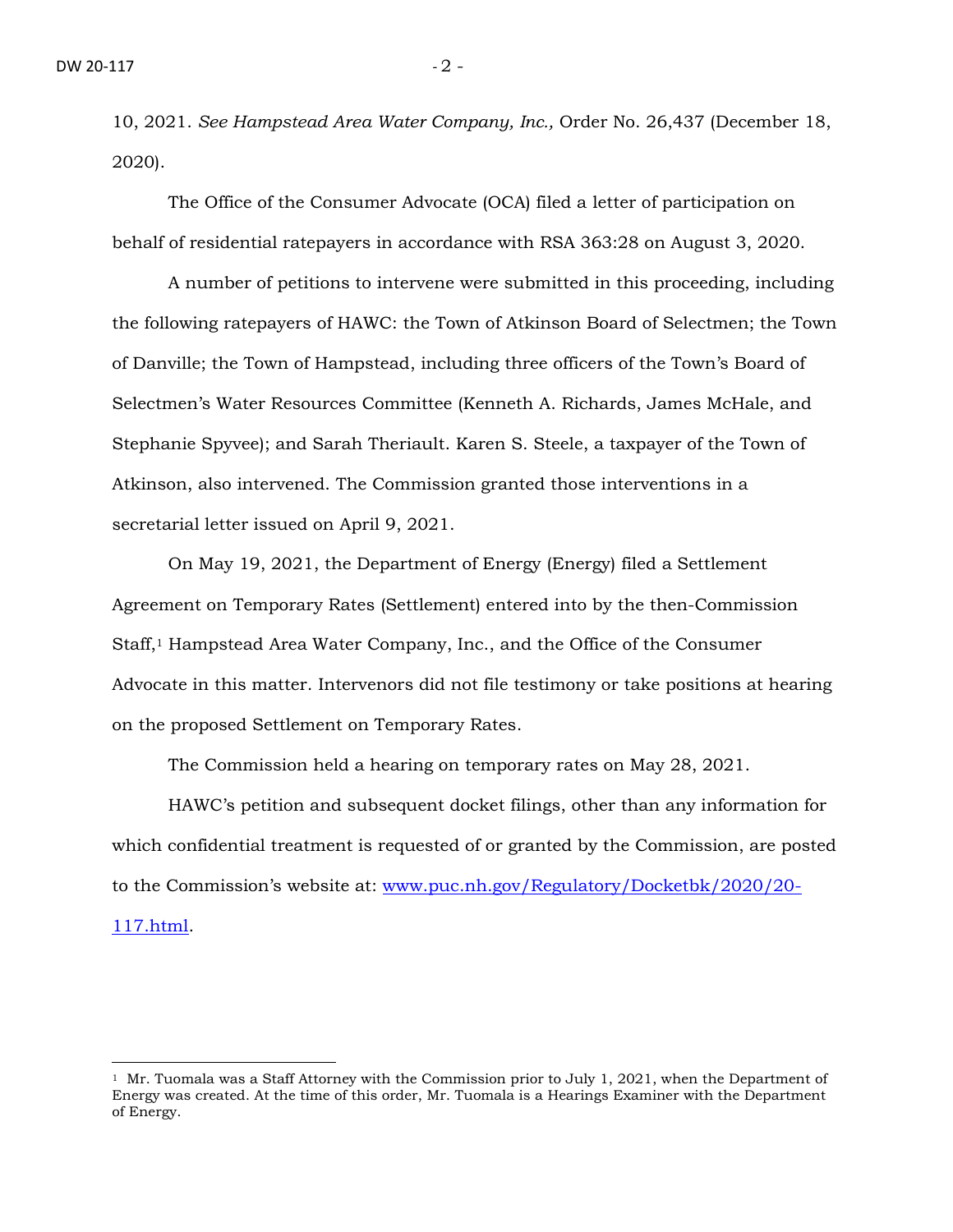#### **II. SUMMARY OF SETTLEMENT**

In its initial filings, HAWC requested a temporary revenue increase of \$301,059, representing an average annual increase of 15.30 percent increase in annual costs for the average general service customer. The requested increase would have brought the total revenue requirement to \$2,626,487. The stipulated temporary rate was established using a pro forma total rate base of \$5,327,653 and a 5.78 percent rate of return, including a 9.95 percent return on equity.

According to Company testimony, an increase in capital expenses, including operation and maintenance expenses during the 2019 test year, provided the impetus for the request for temporary and permanent rate increases. Mr. St. Cyr testified that the increase in operating expenses amounted to \$190,302 or 9.25 percent in 2019. St. Cyr, Testimony for Temporary Rates, November 24, 2020 at BP 236. The Settlement included stipulated terms to be used for the calculation and implementation of temporary rates, including a 12.31 percent adjustment to the Company's 2019 annual water sales revenue, equating to a \$248,960 increase in revenues. The Settlement further stipulated those temporary rates will be subject to reconciliation pursuant to RSA 378:29, effective on the earlier of June 30, 2021, or the date the Commission issues a temporary rate order, after the final determination of rates in this docket. Effectively, the stipulated rate increase would raise the average residential customer's bill by \$4.24 per month, or to \$521.27 per year. Schedules attached to the Settlement contain the calculations supporting the revenue increase.

At the May 28, 2021 hearing, Energy, the OCA, and HAWC testified in support of the Settlement, noting that the agreed-upon temporary rates are lower than those originally proposed. In the Settlement Agreement and at hearing, Energy stated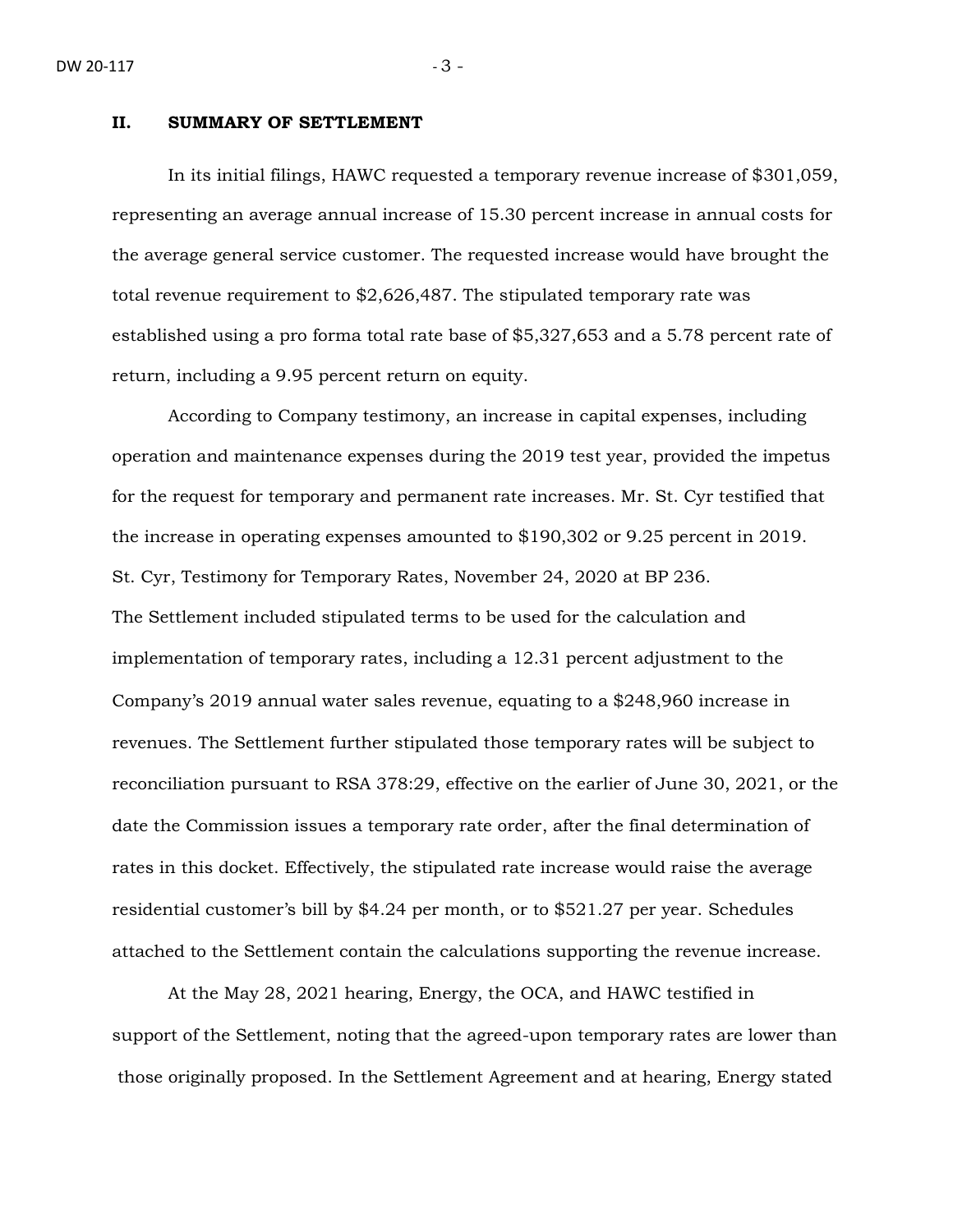that HAWC was earning a rate of return of 1.46%, below its most recently approved rate of return of 6.35%, and that HAWC was therefore under earning and is entitled to a temporary rate increase. Energy and HAWC each supported the Settlement as just and reasonable and in the public interest; the OCA also supported the Settlement as just and reasonable, noting that the settlement provides a balance between protecting ratepayers, instilling gradualism, and ensuring that the Company has the resources necessary to continue safe and effective operations.

#### **III. COMMISSION ANALYSIS**

Unless precluded by law, informal disposition by stipulation may be made of any contested case at any time prior to the entry of a final decision or order. RSA 541-A:31, V(a). Pursuant to N.H. Code Admin. Rules Puc 203.20(b), the Commission shall approve the disposition of any contested case by stipulation if it determines that the result is just and reasonable and serves the public interest. The Commission encourages parties to settle disagreements through negotiation and compromise because it is an opportunity for creative problem solving, allows parties to reach a result in line with their expectations and is often a better alternative to litigation. *Pennichuck Water Works, Inc.*, Order No. 26,070 at 14-15 (November 7, 2017). Nonetheless, the Commission cannot approve a settlement, even when all parties agree, without independently determining that the result comports with applicable standards. *Id.* at 14.

After conducting a hearing, the Commission may fix temporary rates provided that the rate is sufficient to yield a reasonable return on the cost of the property of the utility that is used and useful in service to the public less accrued depreciation, as shown by the reports of the utility filed with the Commission, unless there appears to be reasonable grounds for questioning the figures in such reports. RSA 378:27. "The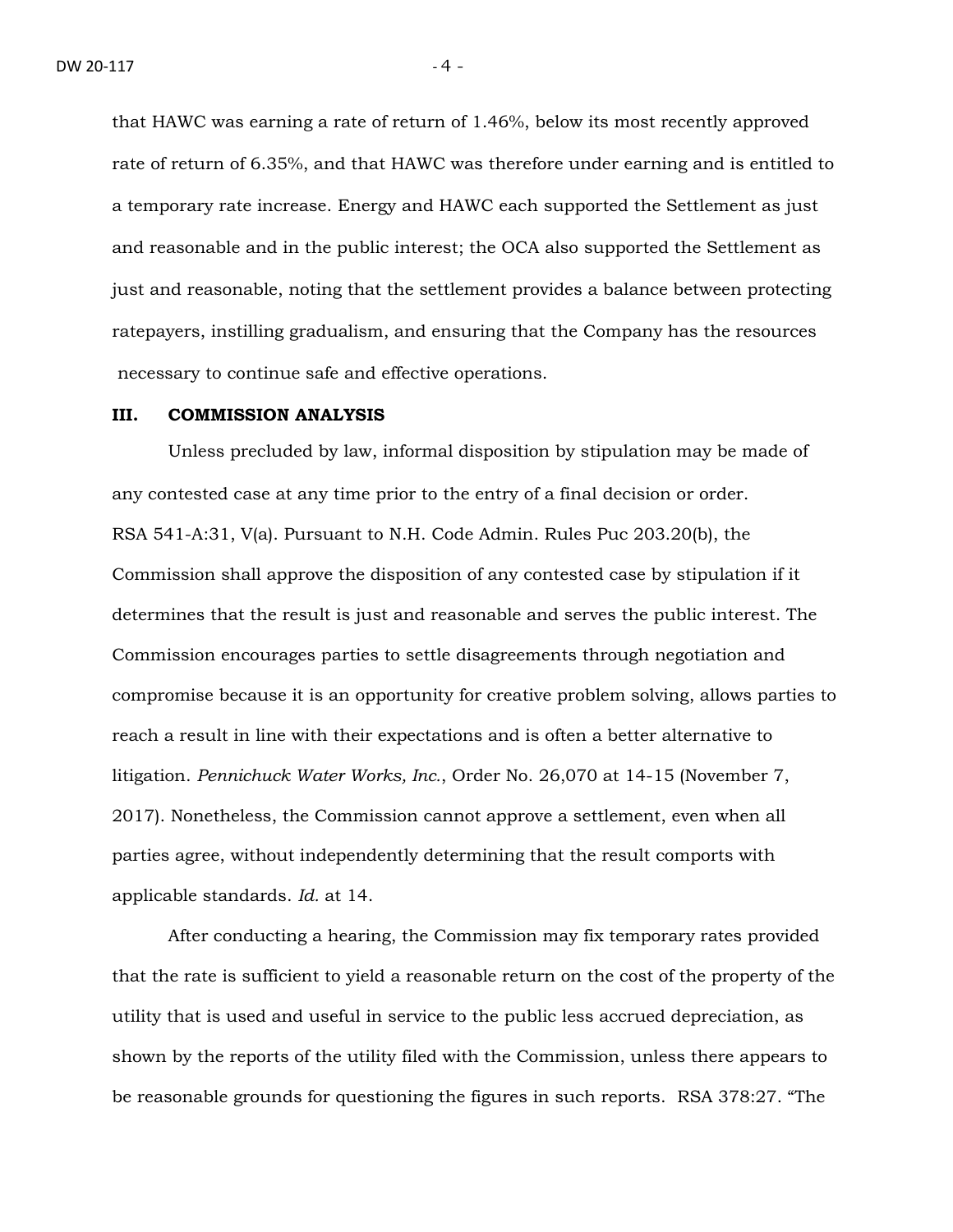standard is 'less stringent' than the standard for permanent rates, in that temporary rates shall be determined expeditiously, without such investigation as might be deemed necessary to a determination of permanent rates." *Unitil Energy Systems, Inc.*, Order No. 25,124 at 6 (June 29, 2010), quoting *Appeal of the Office of Consumer Advocate*, 134 N.H. 651, 660 (1991). The effective date of temporary rates "fixes and determines the period during which the rates allowed in the underlying permanent rate proceeding may apply." *Id.* (quoting *Appeal of Pennichuck Water Works*, 120 N.H. 562, 564 (1980)).

HAWC argued that it did not earn its authorized rate of return during the 2019 test year, and that certain expenses have increased, including the cost of normal replacement of plant and/or new plant. HAWC further argued that it incurred a revenue deficiency of \$224,853 in the test year. Accordingly, its rate application seeks to recover its costs and earn its previously approved rate of return.

HAWC initially proposed a temporary increase of \$301,059 or 15.30 percent from its 2019 annual water sales revenues. After inquiry from and discussions with Energy Staff and the OCA, the Company, Energy Staff, and the OCA stipulated to an increase of \$248,960 or 12.31 percent.

The resulting rate increase would raise the average residential customer's bill by \$4.24 monthly.

We find, based on the Company's annual reports and books and records filed with the Commission, that such temporary rates are sufficient. RSA 378:27. The increase in average residential customer bills, while not insignificant, is reasonable under the circumstances and we find that HAWC and its customers are protected by the reconciliation mechanism pursuant to RSA 378:29. We therefore find that temporary rates provided in the Settlement are just and reasonable under the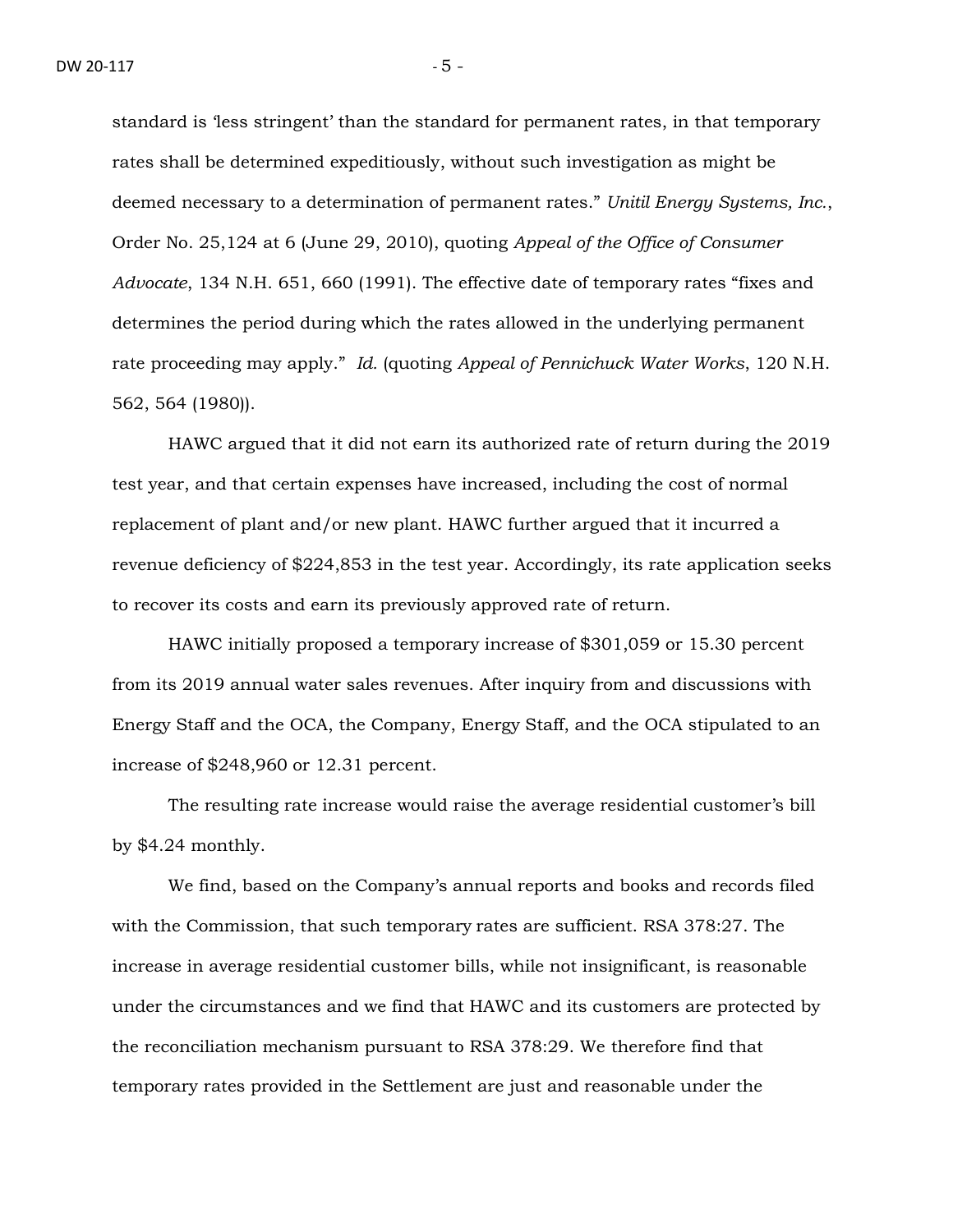circumstances. Accordingly, we find the Settlement Agreement to be just and reasonable and in the public interest.

The Settlement Agreement provided for temporary rates effective on the earlier date of either June 30, 2021, or the date of a Commission order approving temporary rates. We approve current rates as temporary between June 30, 2021, and the date on which the Company begins to collect the temporary rates approved herein. We note that the permanent rates ultimately determined in this proceeding will be reconciled back to June 30, 2021.

### **Based upon the foregoing, it is hereby**

**ORDERED**, that the Settlement Agreement on Temporary Rates is **APPROVED**, and the approved temporary rates shall be collected on or after the date of this order; and it is

**FURTHER ORDERED**, that temporary rates between June 30, 2021 and the date on which the Company begins collecting the rates approved herein shall be set at the current rate; and it is

**FURTHER ORDERED**, that the Company shall submit with the Commission properly annotated tariff pages consistent with the Settlement Agreement within 15 days from the date of this order.

By order of the Public Utilities Commission of New Hampshire this seventeenth day of January, 2022.

Daniel C. Goldner

Chairman

Carleton B. Simpson Commissioner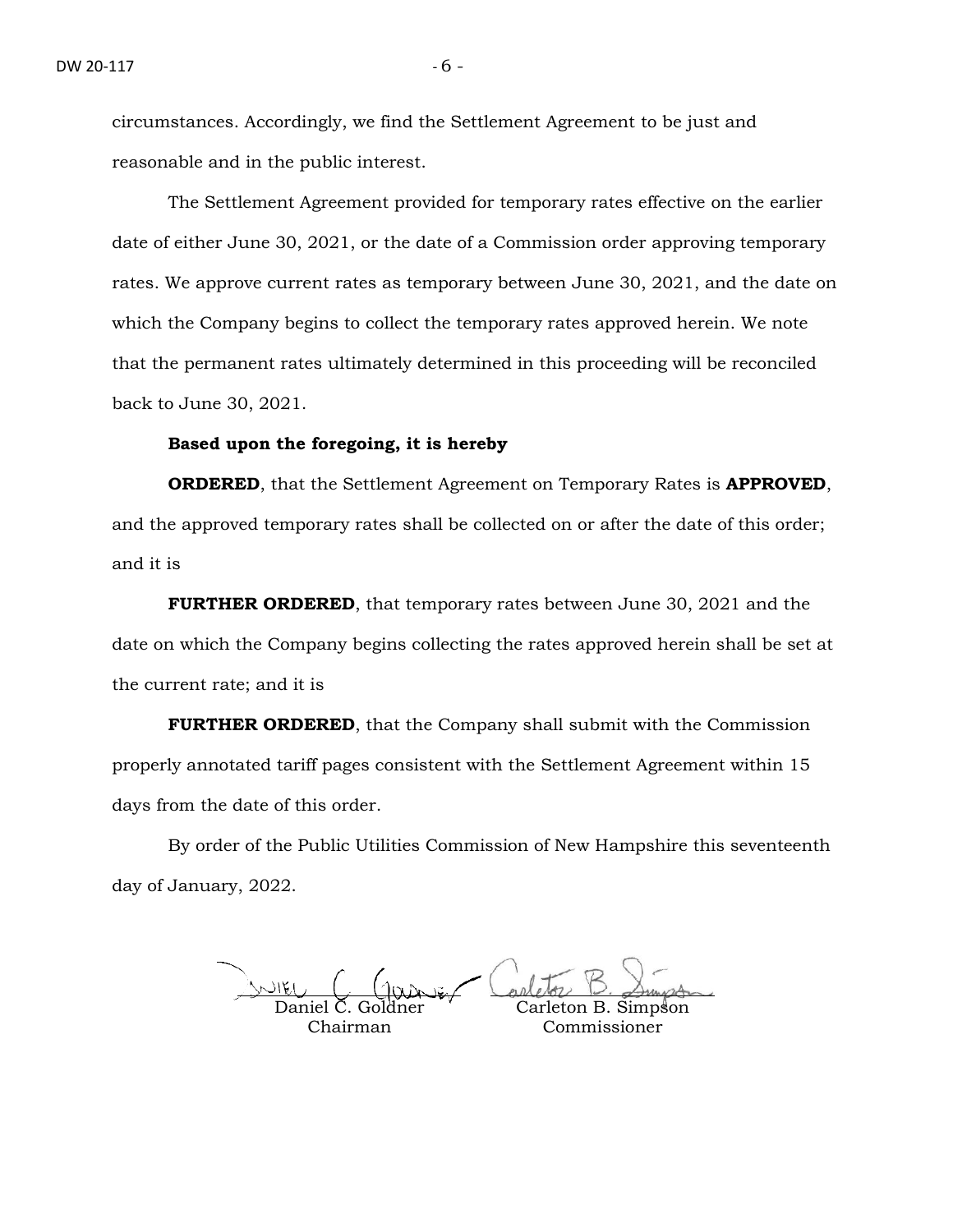# Service List - Docket Related

Docket# : 20-117

Printed: 1/17/2022

Email Addresses

ClerksOffice@puc.nh.gov aaugeri@lewisbuilders.com wbaldwin@atkinson-nh.gov douglas.brogan@gmail.com adminasst@townofdanville.org sambosox@gmail.com cressmandg@atkinson-nh.gov robyn.j.descoteau@energy.nh.gov julianne.m.desmet@oca.nh.gov kfarahsb@gmail.com josie.gage@oca.nh.gov david.n.goyette@energy.nh.gov lojogut@gmail.com ahansen@atkinson-nh.gov tklaes@blueridgecs.com donald.m.kreis@oca.nh.gov jayson.p.laflamme@energy.nh.gov charlie@hampsteadwater.com anthony.j.leone@energy.nh.gov nm1w@nm1w.com karen.j.moran@energy.nh.gov chris@atkinsoncc.com harold@lewisbuilders.com smorse@hampsteadnh.us dmullinax@blueridgecs.com smurphy@hampsteadnh.us amanda.o.noonan@energy.nh.gov shawn\_oneil@mail.rit.edu ocalitigation@oca.nh.gov dpatch@orr-reno.com k.Alan.richards@gmail.com mary.e.schwarzer@energy.nh.gov howard@energytactics.com gspero@atkinson-nh.gov sspyveewater@gmail.com stephenpstcyr@yahoo.com karen.sue.steele@gmail.com